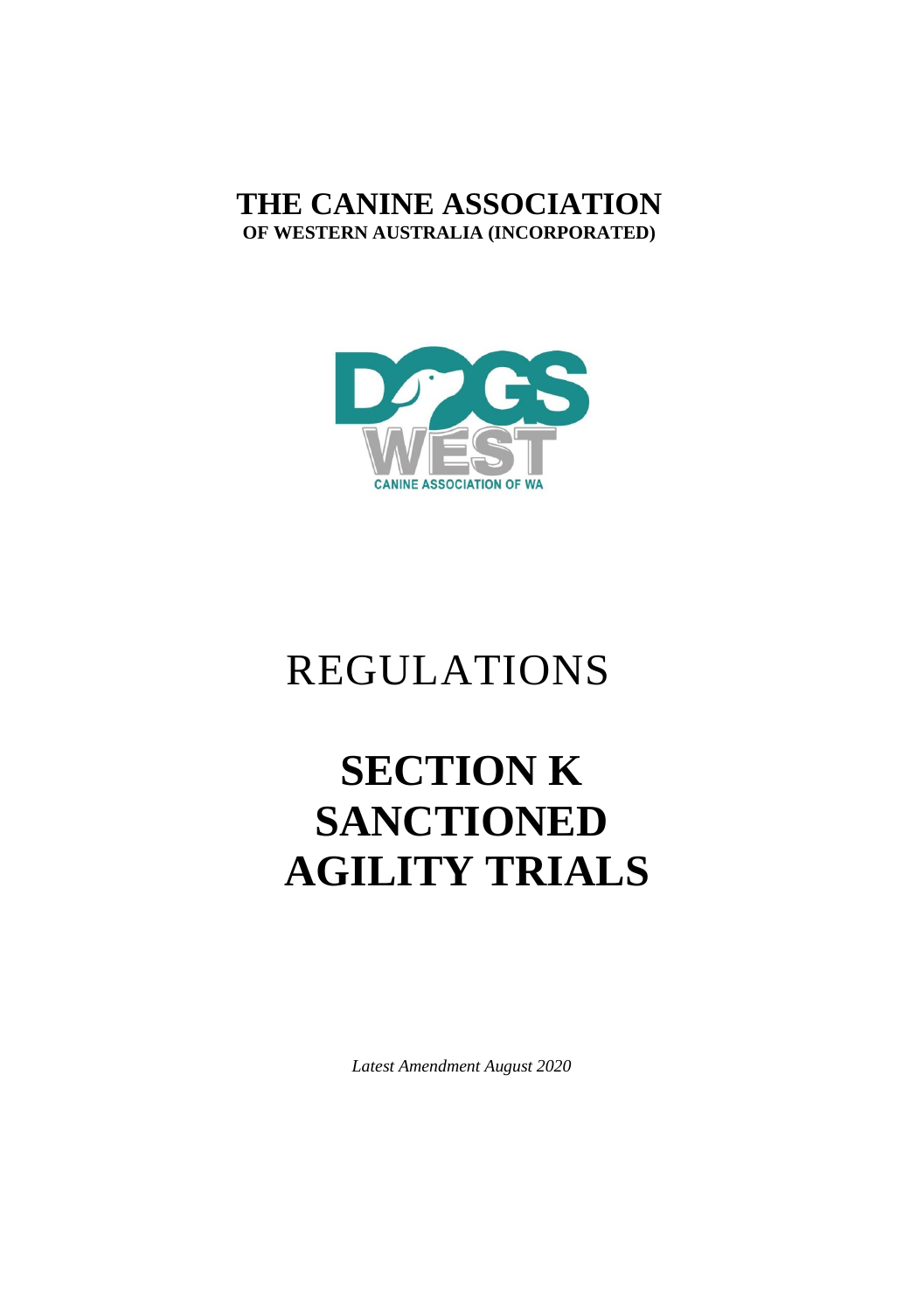# **INDEX**

# **SECTION K - SANCTIONED AGILITY TRIALS**

**Any breach of the regulations in this section is an offence (08/20)**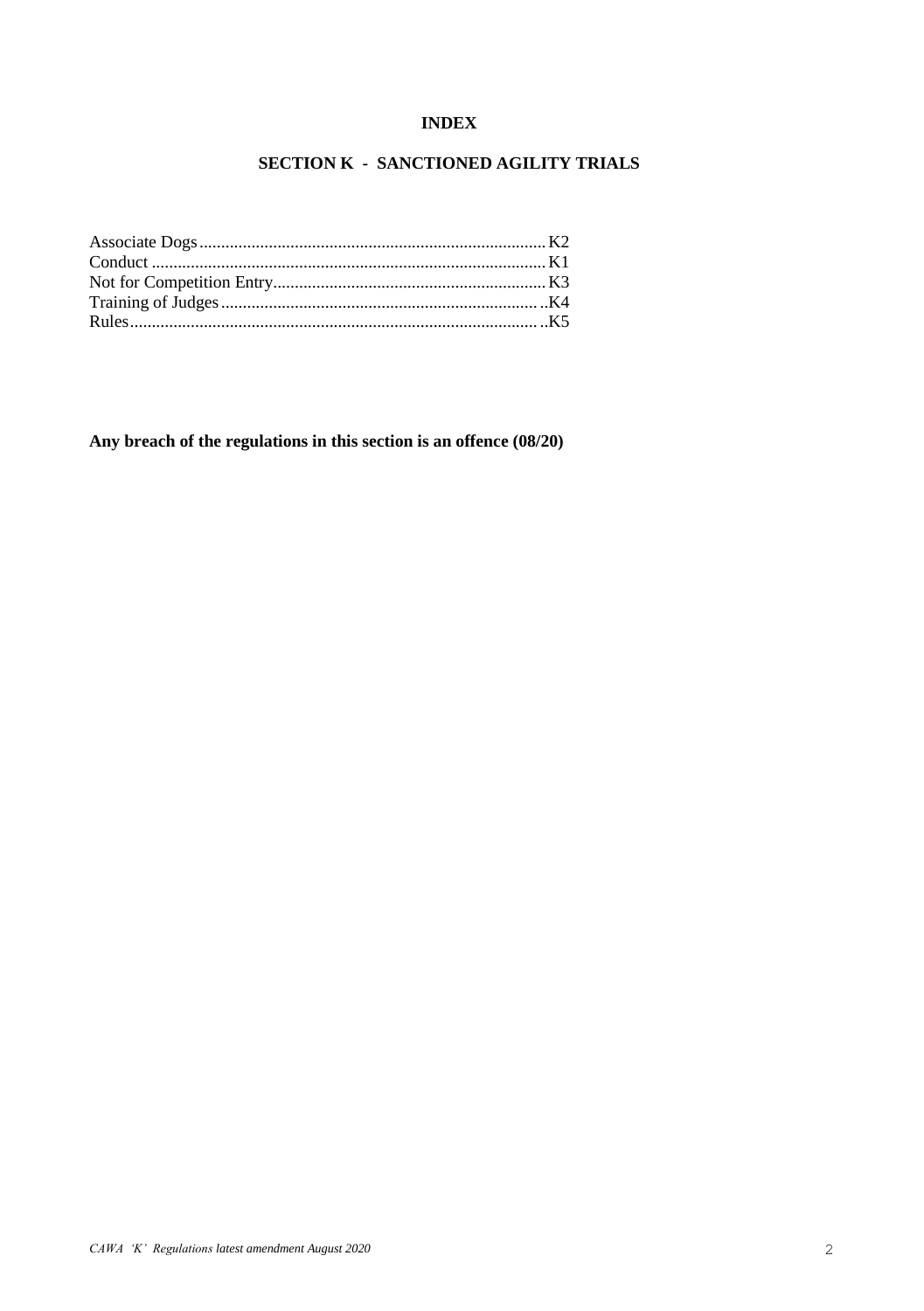#### **SECTION K - SANCTIONED AGILITY TRIALS**

#### **K1 CONDUCT:**

Agility Trials sanctioned by the Canine Association of Western Australia (Inc) are conducted under the Rules as from time to time approved by the Australian National Kennel Council.

#### **K2 ASSOCIATE DOGS:**

In order to be entered in sanctioned Agility Trials an Associate Dog, as defined in Regulations Section "A" must be registered with the Canine Association of Western Australia on the Associate Dog Register and the owners must be Ordinary or Associate members of the Canine Association of Western Australia (Inc). **02/07**

#### **K3 NOT FOR COMPETITION CLASS (NFC): 09/19**

#### **3.1 Summary**

An NFC entry allows a dog to compete in any class in which they already hold a title and allows the dog to jump *at* a lesser height than it would normally jump.

#### **3.2 Entry**

3.2.1 The competitor shall nominate on the entry form under Entered In Class: "NFC"

> plus the class they wish to enter (for example "Novice Jumping") and under Height at Shoulder they shall nominate the height they wish to be entered in (for example, a 600 dog can nominate 500, 400, 300 or 200). The handler/owner must state these three details (NFC, class and height category). 03/10

- 3.2.2 Trial Secretaries will include the entry in the catalogue with an "NFC" number and the entry shall be added at the end of the class nominated. 03/10.
- 3.2.3 The dog may be entered in a height that is lower than its competition height with the exception of the 200 dogs, but the dog cannot be entered in a height greater than it would normally jump.
- 3.2.4 The dog can only be entered in a class in which they already hold a title and may be entered in a class that is lower than its competition class with the exception of Novice dogs*.* The dog cannot be entered in a class higher than it would ordinarily be eligible for, for example a Novice titled dog could not be entered into a Masters class even though it would jump a lesser height. 03/10.
- 3.2.5 An NFC Entry is non-competitive, no cards of any kind (qualifying or non-qualifying) are to be awarded and an NFC entry will not be eligible for ribbons/trophies or prizes.
- 3.2.6 There will be no separate class, course or judge for a NFC entry.
- 3.2.7 The NFC entry cost shall never be more than 50% of the entry cost for a standard entry. If entry changed to NFC on the day there will be no refund of part entry fee.

# **3.3. Trial Procedures**

- 3.3.1 The judge and ring stewards shall still perform their normal duties, however, no time shall be recorded for an NFC entry.
- 3.3.2 The judge shall ensure that the conduct of the handler and dog is appropriate and that the course is attempted safely within the rules of Agility and the capabilities of the dog.
- 3.3.3 When the handler enters the ring with their "NFC" number displayed the ring stewards and judge will be aware that this run will not be included in the timing or judging.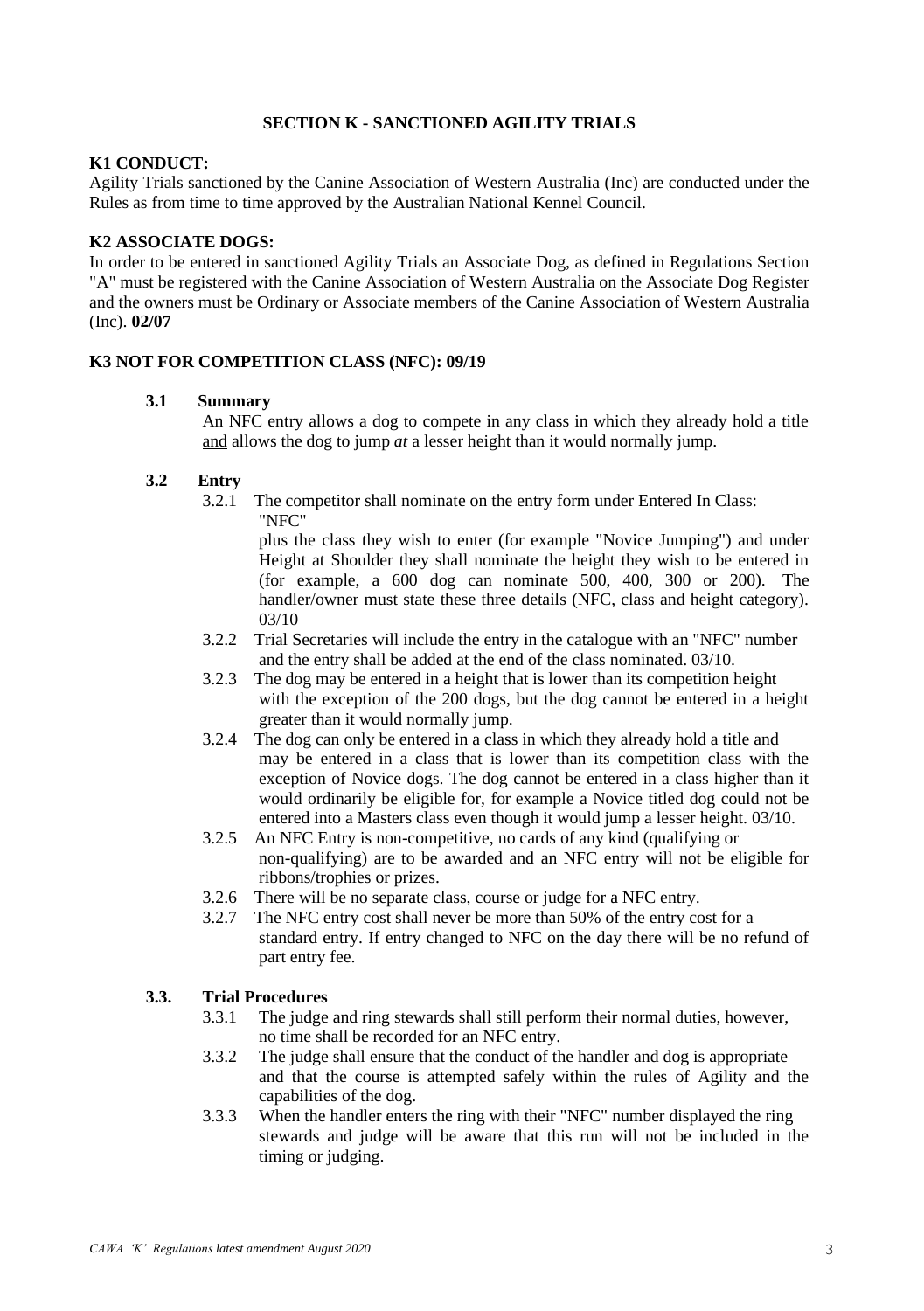#### **3.4 Strategic Pairs Substitution (05/11)**

- 3.4.1 On the day of the trial, in the event that one member of a Strategic Pairs team is unable to perform, at the discretion of the trial secretary a substitute dog may be used.
- 3.4.2 The substitute dog must be already be entered in Strategic Pairs for that trial.
- 3.4.3 The substitute dog must be from the same class.
- 3.4.4 The substitute dog can be from a higher or lower height, however the team must jump the height of the tallest dog.
- 3.4.5 The substitute dog can only perform substitution duties once at any sanctioned event.
- 3.4.6 The substitute dog must compete with its original team first (the team with the substitute dog will run last in the height).
- 3.4.7 The competing dog will be eligible for a qualification card; however the team will not be eligible for a placing.
- 3.4.8 The substitute dog is not eligible for a qualification card in this pair (however, it is not precluded from qualifying with it's original pair).
- **3.5** Before the closing date for entries, one dog in the pair can enter NFC with another dog entered for competition provided it meets the following criteria:
	- 3.5.1 The NFC dog must be from the same class (i.e. novice) OR The NFC dog can be from the next class up provided it has not gained more than one pass in the higher class. (05/11)

Application can be made to the Agility Working Party for a dog to enter Strategic Pairs as NFC that has more than one pass in a class and wishes to join another dog in a lower class (e.g. if permanent loss of partnership has occurred, the NFC dog may be permitted to form a new team at a lower level until the competing dog has gained its title). (05/11)

Rules:

The NFC dog can be from a higher or lower height, however the team must jump the height of the tallest dog.

The entry fee for the team is the same as is if both dogs were competing.

The NFC dog must be CLEARLY stated on the entry form.

The NFC dog can only enter the Strategic Pairs event ONCE – it cannot compete for competition or as NFC in another team in the same trial.

The NFC dog can compete in other events at the same trial.

The competing dog will be eligible for a qualification card; however the team will NOT be eligible for placings.

The NFC dog is not permitted to take food or toys into the ring and must treat the run as if it were for competition.

Judging of the team will be as per the ANKC rules. (05/11)

#### **K4 TRAINING OF JUDGES:**

#### **4.1 Board of Examiners**

- 4.1.1 The Board of Examiners shall be appointed, as the need arises, by the Governing Council on the recommendation of the Agility Committee.
- 4.1.2 The Board of Examiners shall consist of no less than three (only uneven numbers shall be appointed) Agility Judges qualified to judge all classes.
- 4.1.3 One member of the Board shall be appointed as Chairperson.
- 4.1.4 Appointments shall be for the length of time for the individual course. At the conclusion of the course the Board is disbanded.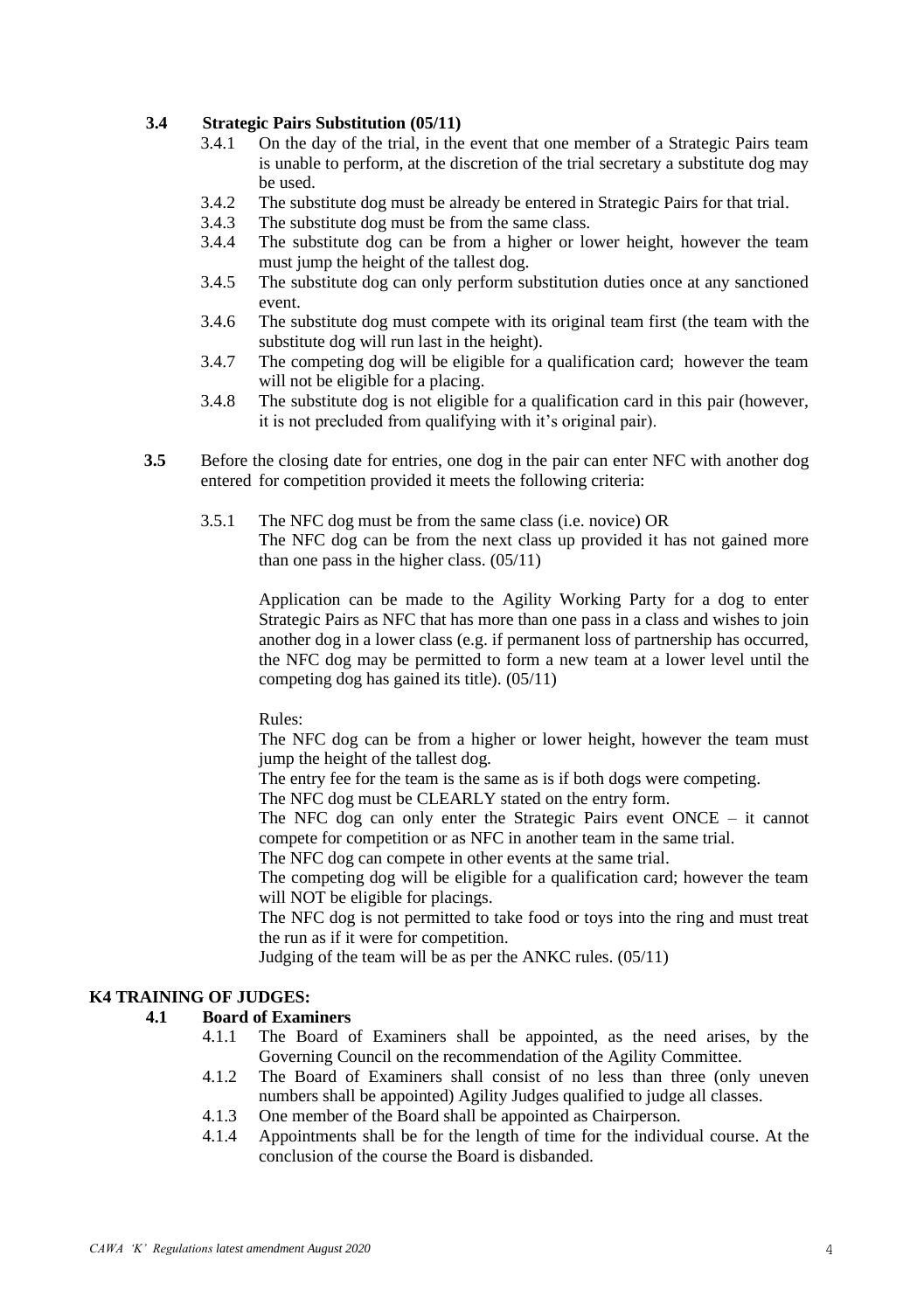#### **4.2 Eligibility for Applicants**

To be accepted as a trainee a person must:-

- 4.2.1 Be at least 18 years of age or attain the age of 18 during the year of the examination. **05/10**
- 4.2.2 Have been a member of an ANKC member body for a minimum period of three (3) years prior to the date of application and be a current financial member of an ANKC Ltd member body. **10/16**

The Association will consider an application from a person transferring from another State or Territory of Australia, or overseas, who can provide evidence that their canine experience extends over a minimum period of eight consecutive years as a member of the canine controlling body for the State, Territory or Country of prior residence.

- 4.2.3 Be a financial member of the Canine Association of WA(Inc).
- 4.2.4 Provide sufficient evidence as a handler and trainer to meet the following criteria: Trained a dog to minimum of AD within the last three years.

Instructed in agility training for a period of at least two years during the last five years.

Have officiated as a Chief Steward, scribe or timekeeper at five ANKC trials in the preceeding three years.

4.2.5 Governing Council has the right to approve other people who do not fit these criteria. In such cases, the onus of proving eligibility rests with the applicant.

#### **4.3 Requirements to Attain Trainee Judge Status**

- 4.3.1 Be approved by Governing Council on the recommendation of the Agility Committee.
- 4.3.2 Pass an Entrance Examination on the Rules for Agility Trials with a 75% pass mark.

#### **4.4 Training**

4.4.1 Training Programme

On completion of the Entrance Examination the Board of Examiners will advise the following;

4.4.1.1 Theory:

The number of lectures on the understanding of the rules and other additional material as required by the Board of Examiners. (Rules for Agility Trials, Rules and Regulations of the CAWA, Code of Ethics for Agility Judges).

- 4.4.1.2 Practical:
	- The number of judging practical sessions to be included in the lecture programme.
- 4.4.1.3 The number and nature of stewarding appointments required for the course.
- 4.4.2 Trainees must attend a minimum of 75% of all lectures and practical sessions conducted.
	- 4.4.3 A lecture on the Rules and Regulations of the Canine Association of WA (Inc) must be included in the course and attendance by trainees is mandatory. A test on areas covered in the lecture must be passed for the trainee to continue in the course.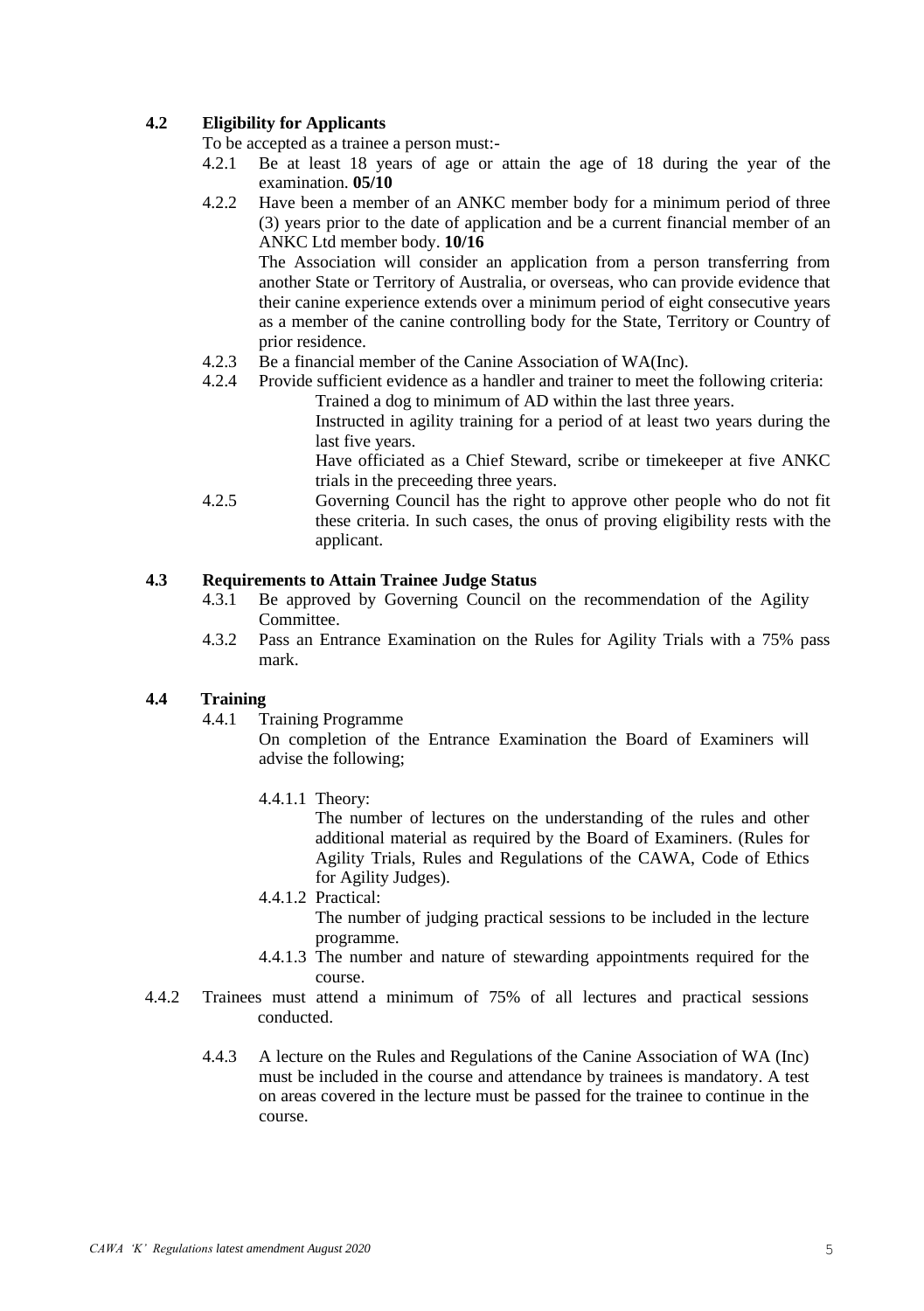# **4.5 Applications**

- 4.5.1 All applications must be made on the prescribed forms and accompanied by the designated fee.
- 4.5.2 All applications must be lodged by the due date.
- 4.5.3 Application forms may be obtained from the Association office.

# **4.6 Examinations**

- 4.6.1 Written Examinations
	- 4.6.1.1 Entrance Examination.

A short answer written test of one (1) hour duration with a pass mark of 75%. Questions to be taken directly from the Rules for Agility Trials.

4.6.1.2 Final Theory Examination.

A written paper of two (2) hours duration with a pass mark of 85%. Questions to be directly applicable to the rules *and any other written material distributed to all trainees by the Board of Examiners during the training course.*

- 4.6.1.3 The pass mark for written papers will be decided from the average marks awarded by three members of the Board of Examiners. They may appoint other suitable people to take the place of members of the Board, but no less than two members of the Board must mark the papers.
- 4.6.2 Practical Examinations
	- 4.6.2.1 A practical examination will be held at the end of the course. Candidates must obtain a pass in the Final Theory Examination of the course before being eligible to take the practical examination.
	- 4.6.2.2 A mock agility trial will be held with at least 6 competing dogs. Each trainee is required to mark a judging sheet and afterwards, may be required to make an oral report on the reasons for the various judging decisions made. A pass will be awarded if the majority of the Board of Examiners are satisfied that the candidate has sufficient knowledge. The candidate's dress and manner will also be considered when the Board makes its assessment.

# **4.7 Qualifications**

- 4.7.1 At the successful conclusion of the course the Board of Examiners will recommend that candidates be approved to judge Novice Classes from a specific date.
- 4.7.2 To be eligible to Judge Excellent, Masters and Open Agility Classes, a Judge must have:-
	- 4.7.2.1 Completed three (3) Novice judging appointments to the satisfaction of the Association. One of these appointments must be in the Perth metro area. AND
	- 4.7.2.2 Prior to application to judge Excellent, Masters and Open Agility Classes, each candidate must officiate as a steward for three (3) classes (one at each level). This assignment to include designing the courses, overseeing the setting up of the courses and acting as scribe. **11/08**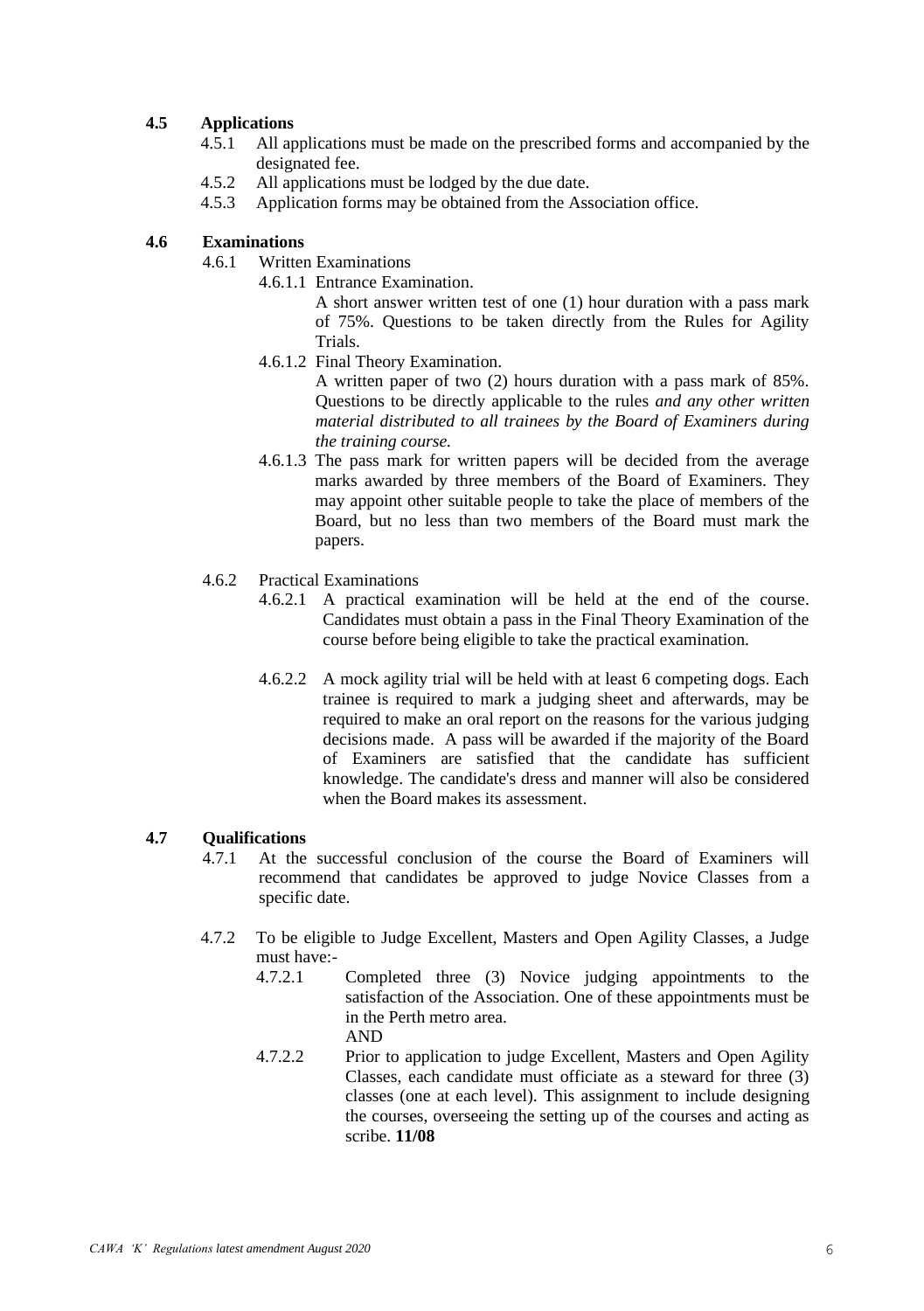- 4.7.3 To be eligible to Judge Excellent, Masters and Open Jumping Classes, a Judge must have:- $4731$ 
	- Completed three (3) Novice judging appointments to the satisfaction of the Association. One of these appointments must be in the Perth metro area.

AND

- 4.7.3.2 Prior to application to judge Excellent, Masters and Open Jumping Classes, each candidate must officiate as a steward for three (3) classes (one at each level). This assignment to include designing the courses, overseeing the setting up of the courses and acting as scribe. **11/08**
- 4.7.4 The maintenance of a list of assignments, complete with exact dates and other relevant details, is the responsibility of each judge. Such detail must be furnished when applying for elevation of status.
- 4.7.5 For a class to be counted towards elevation of status there must be six (6) or more dogs present.
- 4.7.6 Certification of judging appointments on the prescribed form, and proof of stewarding in the relevant class *must* accompany applications for elevation of status. **11/08**
- 4.7.7 No judging appointment may be accepted for any class until the relevant status has been granted.

Judges may not accept appointments outside of Western Australia to judge classes for which they have not been approved by The Canine Association of Western Australia (Inc.).

#### **4.8New Rules**

When the Rules for Agility Trials are revised with the approval of the Australian National Kennel Council, all judges will be notified by the Canine Association of Western Australia (Inc.) and the Agility Committee, for the purpose of discussing these arrangements, will arrange a Judge's seminar. The Seminar will include a discussion on the Rules and their intent and an Open Book examination on the new Rules. **10/05**

All judges are expected to attend the seminar and complete the Open Book Examination. Judges who do not attend will not be permitted to judge any Agility trials conducted after the Rules' effective date even though a Judge's contract may already exist. The Agility Committee will monitor attendance and ensure every judge is given the opportunity to comply with the regulation. **10/05**

#### **4.9Examination Failures**

- 4.9.1 Where a person passes the entrance Examination for any course and fails the Final Theory or Practical Examinations no exemption from any examination for subsequent courses can be claimed.
- 4.9.2 Appeals: Appeals against the Board of Examiners' decisions or the conduct of the examination are to be received by the Administrator/Secretary or Registrar of the Association within seven days of the date of notification of the decision. **10/02.**